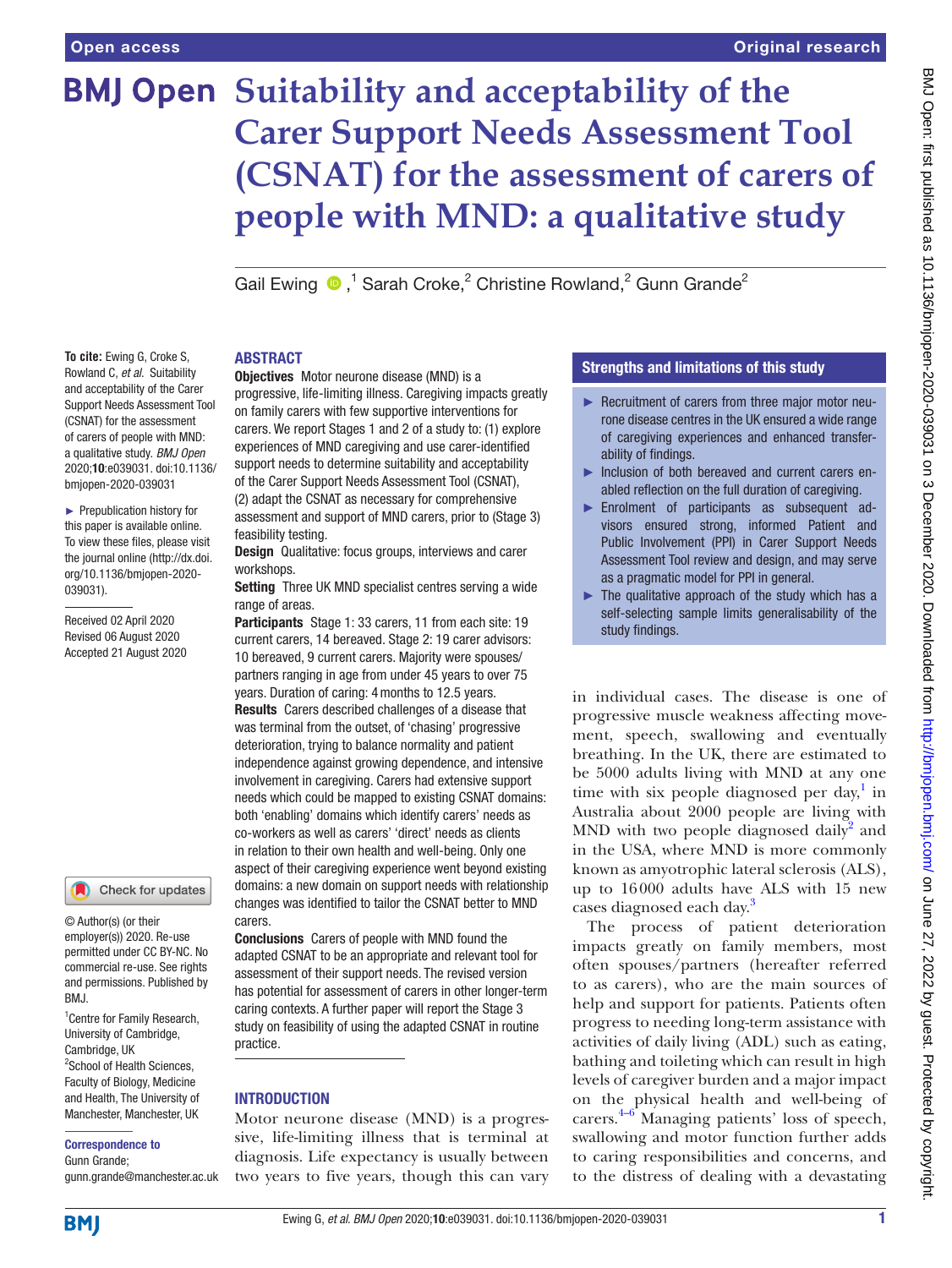disease in a close family member. Unsurprisingly carers of people with MND suffer high levels of psychological morbidity, including anxiety and depression, and have reduced quality of life. $7-10$ 

Better support has the potential to ameliorate negative impacts of taking on a caregiving role.<sup>7911</sup> However, reviews within the broader palliative care context have not shown such interventions to have major impact on carer outcomes.<sup>[12–14](#page-12-5)</sup> In an MND context, although reviews show carer well-being to be compromised<sup>[15](#page-12-6)</sup> carer interventions tested to date have reported limited effects $16 17$  and none have been designed specifically for carers of people living with MND. The Carers' Alert Thermometer (CAT) has been used with family carers of people with MND.[18](#page-12-8) The CAT was designed originally as an alert tool in a more general care context and to date it has not undergone testing as a practice intervention in any trial. For MND, its instructions were modified to enable use by Motor Neurone Disease Association (MNDA) volunteers instead of healthcare staff: there was no involvement of carers themselves to review suitability or relevance of the CAT questions prior to its use with MND carers.

To be more effective and provide the support carers need to prevent or reduce negative impacts, interventions must be individually tailored and consider carers' full range of support needs rather than be selective.<sup>[12](#page-12-5)</sup> Furthermore, they should address support that carers need to manage the carer role to reduce negative impacts (proactive approach), rather than address negative impacts once they occur (reactive approach).

One intervention which has been shown to improve carer support in end-of-life care is the Carer Support Needs Assessment Tool (CSNAT) intervention. The CSNAT intervention enables practitioners to provide comprehensive, person-centred carer assessment and support. For use in practice, the intervention comprises a comprehensive, evidence-based assessment tool $^{19}$  and a defined five-stage person-centred process,<sup>20</sup> that together allow carers themselves to identify, consider and prioritise their support needs, discuss these with a practitioner and identify supportive input they would find helpful (action plan), with follow-up review. This represents a significant change in practice as support for carers of patients with lifelimiting illnesses is normally informal and unstructured with solutions proposed by practitioners.<sup>[21](#page-12-11)</sup> The CSNAT has good validity, $2^2$  the intervention is valued by practitioners and carers, $^{21\,23\,24}$  and improves carer outcomes $^{25\,26}$ within a palliative home care context. Thus a three-stage study sought to explore the suitability, acceptability and feasibility of the CSNAT intervention in MND caregiving. This paper presents data from the study's first two stages, with objectives (1) to explore the experiences of caregiving in the context of MND and use carer-identified support needs to assess suitability and acceptability of the CSNAT; and (2) to make any adaptions to the existing CSNAT for comprehensive assessment and support of carers of people with MND. A further paper will report

<span id="page-1-0"></span>Table 1 Inclusion/exclusion criteria for Stages 1 and 2 recruitment

|                  | <b>Current carers</b>                                                                              | <b>Bereaved carers</b>                                                                            |
|------------------|----------------------------------------------------------------------------------------------------|---------------------------------------------------------------------------------------------------|
| Inclusion        | Patient at least 3<br>months postdiagnosis                                                         | $6-12$ months<br>postbereavement                                                                  |
| <b>Exclusion</b> | Younger than 18 years                                                                              | Younger than 18 years                                                                             |
|                  | Clinician concerns<br>about psychological/<br>physical ability to cope<br>with study participation | Clinician concerns about<br>psychological/physical<br>ability to cope with study<br>participation |
|                  | Unable to give informed<br>consent                                                                 | Unable to give informed<br>consent                                                                |

the third stage feasibility study from the perspective of carers and healthcare professionals.

# **METHODS**

Qualitative design using focus groups (FGs), interviews and workshops involving carers of people with MND.

# **Setting**

The first two stages of the study were conducted between December 2017 and May 2018 at three MND specialist centres serving patients (and carers) from a wide range of areas. Carers were recruited from all three sites.

All participants provided written consent.

## Stage 1: FGs and interviews with carers **Recruitment**

Sites identified carers from patient databases using purposive sampling to ensure a balance between carer gender, relationship to the patient and type of MND. Both current and bereaved carers were included (see [table](#page-1-0) 1 for inclusion/exclusion criteria). Recruitment was through direct invitation at clinics by the MND consultant/Clinical Nurse Specialist or by postal invitation from the MND consultant.

All carers received a recruitment pack (study invitation letter from the consultant, information leaflet explaining the study, confidentiality of data handling and data protection, reply form and freepost return envelope). Carers interested in taking part responded directly to the study researcher (SC) who provided any further information and made arrangements for data collection.

The three sites identified 170 carers eligible to take part (126 current carers; 44 bereaved). Forty-eight responded to the invitation (28% response rate); four later withdrew due to worsening patient health. Not all respondents were available to attend a group or interview. In total 33 carers (11 from each site) joined Stage 1. [Table](#page-2-0) 2 summarises participants' characteristics.

# Data collection

Nine FGs were conducted (three at each site), from December 2017 to January 2018, facilitated by two researchers (GE/SC; GE/CR; CR/SC). FGs were chosen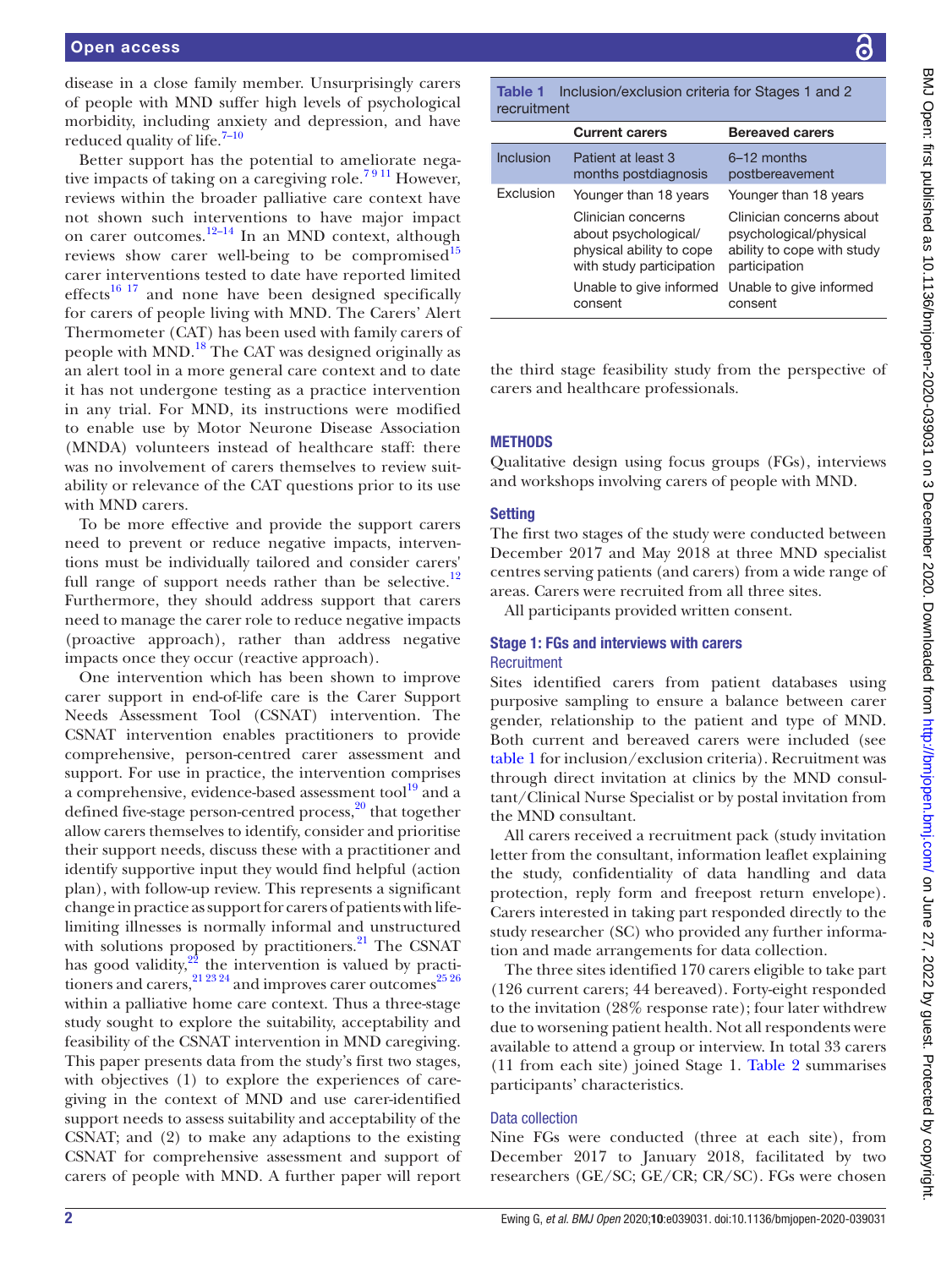<span id="page-2-0"></span>

| Table 2 Stage 1 carer participants |                                                              |                                   |  |
|------------------------------------|--------------------------------------------------------------|-----------------------------------|--|
|                                    | <b>Bereaved carers</b><br>$(N=14)$                           | <b>Current carers</b><br>$(N=19)$ |  |
| Relationship to patient            |                                                              |                                   |  |
| Spouse/partner                     | 13                                                           | 17                                |  |
| Daughter/son                       | 1                                                            | 1                                 |  |
| Other                              | 0                                                            | 1                                 |  |
| Age range, years                   |                                                              |                                   |  |
| $<=45$                             | 0                                                            | 2                                 |  |
| $46 - 55$                          | $\overline{2}$                                               | $\overline{2}$                    |  |
| 56-65                              | 1                                                            | 6                                 |  |
| $66 - 75$                          | 8                                                            | 6                                 |  |
| >75                                | 3                                                            | $\overline{2}$                    |  |
| <b>Missing</b>                     | 0                                                            | 1                                 |  |
| Carer description of type of MND   |                                                              |                                   |  |
| <b>ALS</b>                         | 5                                                            | 8                                 |  |
| MND only                           | 6                                                            | 1                                 |  |
| <b>Bulbar</b>                      | 3                                                            | 3                                 |  |
| Primary lateral<br>sclerosis       | 0                                                            | 2                                 |  |
| Progressive<br>muscular atrophy    | 0                                                            | $\overline{1}$                    |  |
| Not known                          | 0                                                            | 4                                 |  |
| Duration of caring                 |                                                              |                                   |  |
| Less than 1 year                   | 3                                                            | $\mathbf{1}$                      |  |
| $1-2$ years                        | 8                                                            | 9                                 |  |
| 3-4 years                          | 2                                                            | 6                                 |  |
| 5-10 years                         | 1                                                            | 1                                 |  |
| More than 10<br>years              | 0                                                            | 2                                 |  |
|                                    | ALC amustraphic leteral coloragio: MND metar nourano diosoco |                                   |  |

3, amyotrophic lateral sclerosis; MND, motor neurone disease

to enable participants to 'share and compare' experiences, allowing observation of both consensus and diversity of views.<sup>27</sup> Small groups were held with three to four carers each to maximise discussion: groups averaged 108min. A distress protocol which identified support contacts at each site was employed to ensure any upset participants were supported. The introduction to the session by the main facilitator recognised the sensitivity of the discussion and assured participants that they could take a break, leave the session or withdraw at any time if they so wished. The confidential nature of the discussion was reiterated. At the end of each session, facilitators checked on whether any participants were upset and that they had contact details for further support if needed. There was a period after each FG where carers could chat and have further refreshments before leaving. None of the participants required additional support as a result of taking part in the FGs/interviews.

The topic guide covered three main areas: (1) a brief introduction about the carer and the person with MND; (2) their experience of key stages of caregiving starting with the time of diagnosis, what was challenging, what help/support they received or would have liked to have had, from whom and when; (3) carers were introduced to the CSNAT intervention and given a copy of the CSNAT (the tool itself) and asked their reaction to the tool and its usefulness to carers of people with MND: anything not relevant; any type of support need missing.

Respite provision was offered to facilitate FG participation. However, where carers felt unable to leave their home, because of caring or other reasons, an individual home interview was conducted by the study researcher (SC) to enable their participation. Four interviews were conducted, each lasting just over an hour, following the same format and topic guide as the FGs. As the interviews were conducted after the majority of FGs were completed, the researcher (SC) was able to share aspects of the FG discussions at individual interviews to have some elements of the 'share and compare' discussion in the groups. As such, there was no substantial difference in the findings between the two approaches. The main benefit of the FG discussions was a personal one of communality of experience and mutual support.

## Analysis

Sessions were audio-recorded and field notes were written. Recordings were fully transcribed, then checked and anonymised by a researcher (SC). Transcripts were read by all researchers for familiarisation. Qualitative content analysis was conducted: $28$  (1) Conventional content analysis was used to analyse the experience of caregiving in MND allowing codes to emerge from the data to develop an initial coding scheme which was then used to index the data; codes were then clustered into categories. (2) A directed content analysis considered carers' support needs in relation to CSNAT as the tool already provided a framework, mapping data to the existing 14 CSNAT domains. Support needs/supportive input not captured by the CSNAT domain coding scheme were coded separately.

The research team discussed and agreed the coding process which was used by GE to index the transcripts. Atlas.ti was used to facilitate data management. Verification of the indexing process was conducted by a second researcher (CR) and a process of checking and agreeing emergent domains and interpretations was conducted by the entire research team.

# Stage 2: Workshops with carer advisors **Recruitment**

FG/interview participants from Stage 1 were invited to become carer advisors for Stage 2 workshops. Those interested provided contact details to the research team and agreed to further contact.

There were 19 carer advisors: 10 bereaved; 9 current carers. Three of these were carers who had shown interest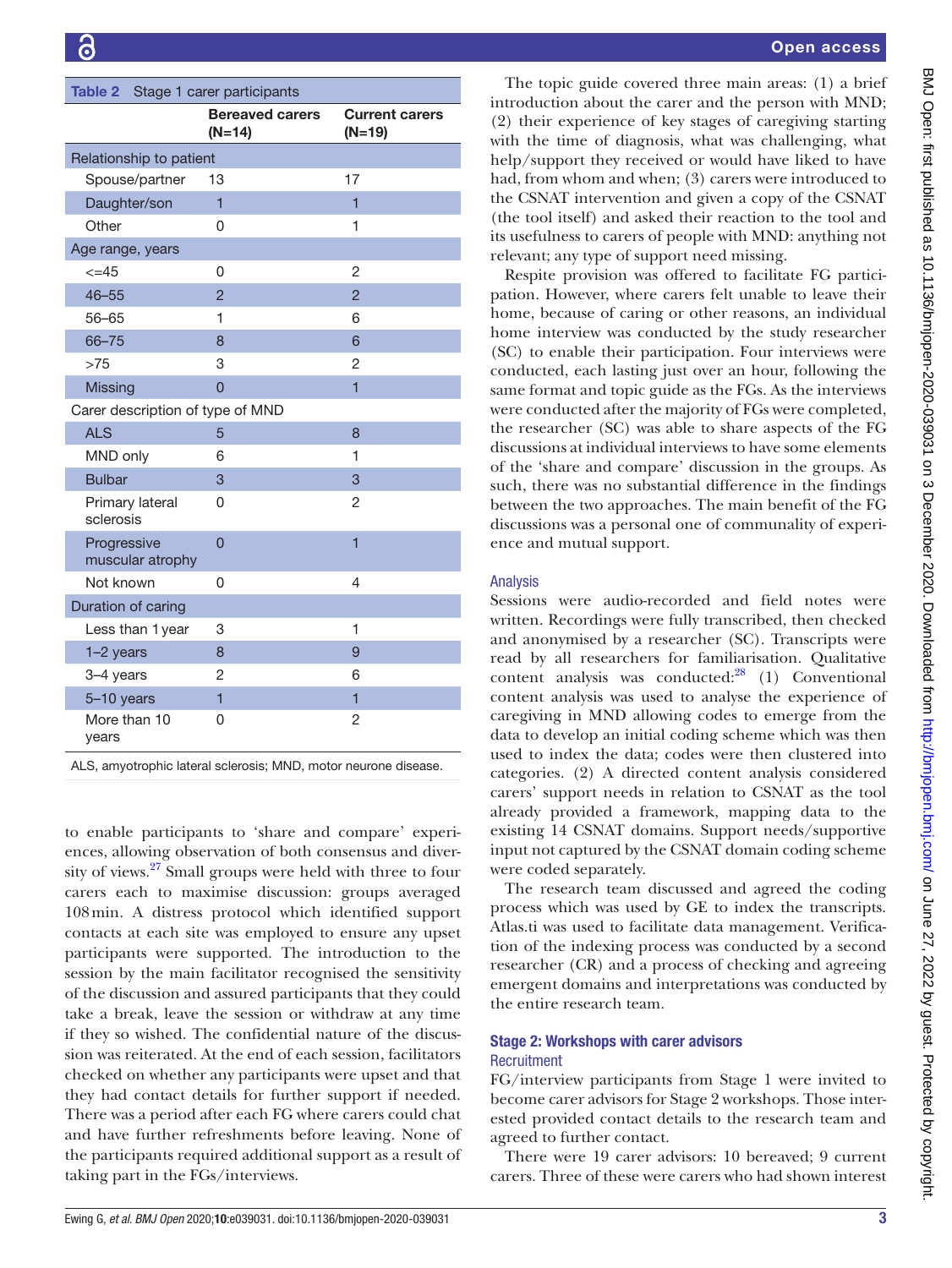<span id="page-3-0"></span>

| Table 3<br>Stage 2 carer advisors |                                    |                                  |  |
|-----------------------------------|------------------------------------|----------------------------------|--|
|                                   | <b>Bereaved carers</b><br>$(N=10)$ | <b>Current carers</b><br>$(N=9)$ |  |
| Relationship to patient           |                                    |                                  |  |
| Spouse/partner                    | 9                                  | 8                                |  |
| Daughter/son                      | 1                                  | 0                                |  |
| Other                             | 0                                  | 1                                |  |
| Age range, years                  |                                    |                                  |  |
| $\leq$ = 45                       | 0                                  | 2                                |  |
| $46 - 55$                         | $\overline{2}$                     | 1                                |  |
| 56-65                             | 1                                  | 3                                |  |
| 66-75                             | 5                                  | 2                                |  |
| >75                               | 2                                  | 0                                |  |
| <b>Missing</b>                    | 0                                  | 1                                |  |
| Carer description of type of MND  |                                    |                                  |  |
| <b>ALS</b>                        | 5                                  | 5                                |  |
| MND only                          | 3                                  | 1                                |  |
| <b>Bulbar</b>                     | 1                                  | $\overline{1}$                   |  |
| Primary lateral<br>sclerosis      | 0                                  | 1                                |  |
| Progressive<br>muscular atrophy   | 0                                  | 0                                |  |
| Not known                         | 1                                  | 1                                |  |
| Duration of caring                |                                    |                                  |  |
| Less than 1 year                  | 3                                  | 1                                |  |
| $1-2$ years                       | 5                                  | 4                                |  |
| 3-4 years                         | 2                                  | 3                                |  |
| 5-10 years                        | 0                                  | 1                                |  |
| More than 10<br>years             | 0                                  | 0                                |  |

ALS, amyotrophic lateral sclerosis; MND, motor neurone disease.

in Stage 1 but then were unable to participate at that time. [Table](#page-3-0) 3 summarises the characteristics of the carer advisors.

## Data collection

Three workshops were conducted in May 2018, one at each site. They lasted just under two hours, were facilitated by two researchers (CR/SC) with five to eight carers in each. A workshop guide was used to structure the discussions: (1) a brief background to the study; (2) a reminder about the two-part CSNAT intervention; (3) an overview of Stage 1 findings. Then carer participants were asked to review the findings on the content of the CSNAT: was there anything missing, focusing specifically on any additional domain(s) needed (reported below). Carers' views of the process of using the CSNAT intervention in practice will be reported in a subsequent paper.

At the end of the workshops, 10 participants agreed to help finalise the wording of an additional domain for the CSNAT in the context of MND by email/telephone contact.

## Analysis

Workshops were audio-recorded and field notes written. Data processing was the same as Stage 1. As the workshops focused on refining the CSNAT content for the context of MND, directed content analysis using the existing framework of the CSNAT domains was used. At all stages, the coding was shared within the research team, interpretations discussed and agreed.

## PATIENT AND PUBLIC INVOLVEMENT

At the study outset, two researchers (GE and SC) attended a regional MNDA meeting, to introduce the study and have informal discussions with family carers. This led to two follow-up telephone conversations (GE) that provided a wider perspective and understanding of caring for someone with MND, which was used to enhance the sensitivity of subsequent data collection. Additionally, use of carer advisors in Stage 2 provided a strong patient and public involvement element to the CSNAT review and design.

# FINDINGS

The findings are in three main sections: (1) the context of caregiving in MND; (2) the support needs and supportive input derived from the experience of MND caregiving that relate to existing CSNAT domains; and (3) an additional domain of support needs identified within the study. Italics indicate verbatim quotations. To preserve anonymity, participant quotes are identified by alphanumeric codes: the letter (B) indicates the respondent was bereaved and the letter (C) a current carer.

## (1) The context of caregiving in MND

With any life-limiting illness there is a significant emotional impact on the family. MND carers expressed that beyond the '*shock'* of diagnosis, they were dealing with an illness that is terminal from the outset: *"Well, it is a death sentence, isn't it, […] but most people with cancer, they've got a little…they've got hope that something…there's very few that actually they get to the stage where it's diagnosed and they say there's absolutely nothing that we can do for you"* (BSR017). The great majority of carers in the study were partners/ spouses of the person with MND whose own lives were "*on hold"* (CSH059) during caregiving. "*We've got the illness together*" (CSH052) expressed their experience and influenced the support needs they had.

## Maintaining normality

A strong feature in early caregiving was of actively promoting patient independence for as long as possible, to enable patients to retain some normality in the face of their illness. This involved encouraging them to carry on with previous activities, even if this took much longer, for a sense of satisfaction. Tact and diplomacy was often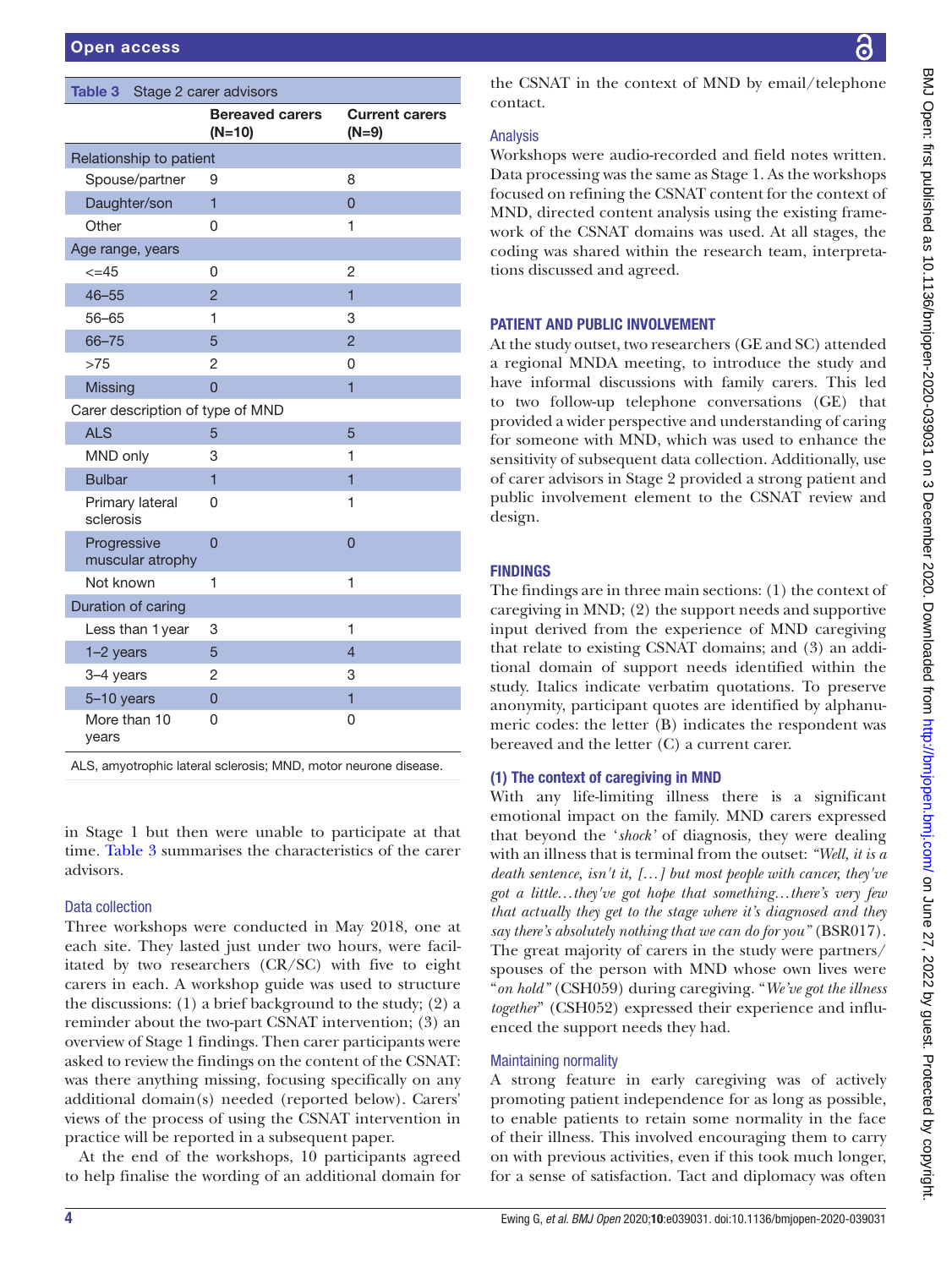required in making adjustments to ADLs to maintain independence. It was hard for carers to know how long to hold back: "*It's difficult for him to accept that he is not as active as he used to be. And for me to have the balance between helping where it's needed and not giving help where it's not. […] How long should I hover there*" (CSH041). Carers were keen to avoid '*taking over*', enabling patients feel that they were still living a normal life. This had to be tempered with an awareness that some aspects of maintaining independence could also be hazardous. Getting the balance right was an important aspect of early caregiving.

## Relationship changes because of MND

Carers described how the illness and caregiving influenced their relationship with the patient. Patients could be '*stubborn*', '*demanding*', '*angry*'. They fully acknowledged the difficult situation for patients, but certain responses greatly affected carers. As many were couples, there was a changed relationship, for some from the point of diagnosis, with tensions or petty arguments. The disease blurred role boundaries: as husband/wife/ partner and as carer, affecting all aspects of their relationship, particularly when providing personal care. Some talked openly about loss of intimacy due to illness, though others reflected that it was not "*top of my list*" of concerns (CSR030) as long as closeness remained. But for others, "*the affection is taken over by the pressure of caring*" (CSR002).

# Chasing the disease

The progressive nature of MND meant that carers found themselves managing a situation that was never static: "*because it never plateaued, it just kept going downwards.*" (BSH015) They stepped in to compensate for the deterioration in the patient: "*You're on a roll, aren't you? […] You're like a hamster on a wheel, and each day or each week or each month, you do that little bit more and a little bit more*" (BSR013). Carers found themselves managing one set of limitations when another deterioration happened: something new to deal with, while also coping with the psychological impact of further deterioration. Speed of progression meant there was an immediacy to patients' needs that was often at odds with time taken to get supportive input in place. (Referring to the need for changes to a bathroom) "*we were told we might wait between four and 6months to be assessed. And then you've got to wait for the work to be done. Well, we needed it doing there and then*." (CSH055). Many times they arranged for equipment to be provided at their own expense, so it was in place at the time it was needed.

# Intensity of caregiving

Caregiving experiences were unique, but there was a commonality in terms of the intense nature of their role which in part related to being partner/spouse of the person with MND: someone with whom they had a close personal relationship. A strong sense of responsibility for caregiving was combined with sadness and emotional vulnerability: "*because you feel so inadequate, you want to make it better for them, you can't.*" (CSH055). As MND quickly

affected patients' abilities to manage ADLs, carers often became 'hands on' at an early stage. Dependency on the carer was 24/7, including providing care at night, because there was no one else. Complexity of caregiving and constant vigilance required were also factors in this intensity.

# (2) Domains of support for carers of people with MND

Carers spoke in positive terms about support from healthcare professionals, but this was for the patient, less so about separate support for themselves as carers: "*Individually, they've not provided that support, because that's not their brief, it's to look after (the patient)*" (CSH037). Commonly carers were asked '*are you alright*'? "*And, of course, you say, yes, you are alright, because you've got to be alright, you've got no option, have you?*" (BW002). But others felt '*abandoned*' or '*invisible*' within patient consultations with healthcare teams, despite having many support needs.

## Direct domains: carers' own health and well-being needs

Carers' discussions revealed the extent of 'direct' support needs: support required to preserve their own health and well-being in their role as 'clients'. [Table](#page-5-0) 4 provides illustrative examples of the range of support needs (both met and unmet) within each broad domain and input required to meet those needs.

Getting a break from caregiving depended on stage of illness. Initially, carers were able to get short periods away but only if patients could be left comfortably and safely, for example, with food/drinks; able to access the toilet. Availability of professional carers varied greatly: some carers only had support from family or paid for private respite. It was much more difficult to leave patients in later-stage MND where symptoms needed constant attention. However, most breaks were to do tasks like shopping or housework rather than actual time for themselves, though carers recognised that it was important to create some separate space for themselves: "*It's snatching time*" (CSR030).

Being a carer overnight was exhausting: requiring constant vigilance. Carers were aware of limited respite services but lack of discussion by healthcare practitioners about this in itself was difficult. A common dilemma carers faced was of needing a break but having feelings of guilt and ambivalence with regard to having their own needs met. The impact of overnight caregiving on physical health was substantial: "*I was rocking with exhaustion*" (CSH041). Carers were aware of the effects, but had little help to do anything about it.

With financial, legal and work issues, carers accessed help/advice from many sources, but a recurrent theme was input needed earlier in the illness: proactive or anticipatory advice/information and signposting on. Many carers went through an ad hoc process of discovering benefits/allowances, often missing out on certain entitlements. Need for practical help within the context of MND, extended beyond the home to the garden and to transport issues from the home, including parking, but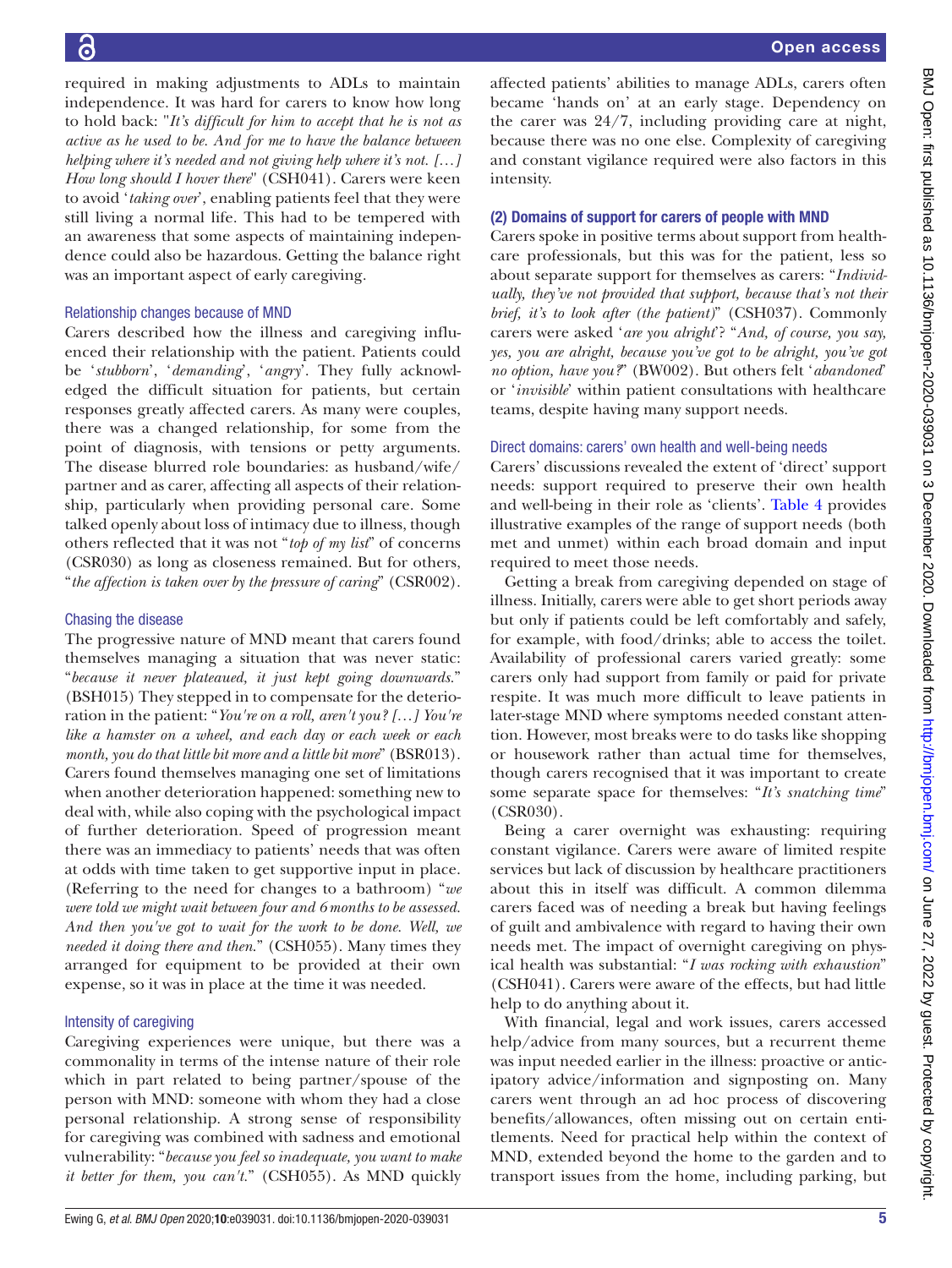Having time for yourself in

Getting a break from caring

Looking after your own health (physical problems)

overnight

Domains of support needs

the day

<span id="page-5-0"></span>Table 4 'Direct' domains: direct support to carers to preserve their own health and well-being as 'clients'.

for example, to visit own GP

patient cannot be left

well as a carer

appointments

voluntary work

the patient

providing respite

lack of sleep; weight loss

from the stress of caring role

bad shoulder, hernias

from the start

experienced

dealing with not being able to get out because

– getting away from the 'unfairness' of MND feeling that they should be there and doing things 24/7 particularly if a spouse/partner as

thinking it is legitimate to get a break (carers tend not to think about a break for themselves) getting a few hours in the week to do a range of necessary tasks: food shopping, going to bank, going to post office, changing library books, getting housework done, attending

dealing with healthcare professionals who consider that carers need time, not for self, but

only to go to post office, buy food having some time just for themselves/what they want to do: carers talked about doing something relaxing, being able to unwind, something for their own health/fitness, to go driving as a stress release, going for a coffee, going for a walk, meeting a friend, doing some

– being up several times during the night

listening out for the patient

managing falls, turning the patient in bed,

– difficulty of raising need for a break in front of

feelings about respite (eg, guilt about wanting respite, ambivalence/ reluctance to leave patient, knowing that patient prefers carer to do overnight care, having night respite available but patient not wanting it) being able to 'let go' when care worker is

– physical effects of caring, through providing overnight care: fatigue and tiredness due to

– understanding the impact of caring on carer

knowing who to talk to about physical effects

– carer's own health problems: high blood pressure, illnesses/injuries/symptoms

loss/lack of time for physical exercise – tiredness from doing both caring and working

direct impact of lifting patients: back problems,

|                                                                                                                                                                                         | 8                                                                                                 |  |
|-----------------------------------------------------------------------------------------------------------------------------------------------------------------------------------------|---------------------------------------------------------------------------------------------------|--|
|                                                                                                                                                                                         |                                                                                                   |  |
| : direct support to carers to preserve their own health and well-being as 'clients'.                                                                                                    |                                                                                                   |  |
| Key aspects of support identified in interviews/focus groups with carers                                                                                                                |                                                                                                   |  |
| Met needs/unmet needs with                                                                                                                                                              | Supportive input (received or needed)                                                             |  |
| patient refusing to have help from anyone other Advice and information:<br>than carer<br>managing the patient who is frightened to be<br>alone without the carer even for short periods | • about services locally that would provide a break for<br>the carer<br>Directly delivered input: |  |

| $\blacktriangleright$ | specific breaks from health and care services/         |
|-----------------------|--------------------------------------------------------|
|                       | charities: care-team provided via local authority      |
|                       | personal budget, professional carers from an early     |
|                       | stage to build a relationship with the patient and     |
|                       | confidence to be left with them, sitters for some      |
|                       | respite hours from charity or from hospice, team       |
|                       | providing set hours per week for personal care for the |
|                       | patient                                                |
|                       |                                                        |

| $\triangleright$ family help (family events providing a break because |
|-----------------------------------------------------------------------|
| more people around to help, direct care help from                     |
| family members, though carers often reluctant to                      |
| accept)                                                               |

private care teams (at a cost to the patient and carer): agency sitting services; private care team two afternoons a week

Opportunistic breaks:

- ► when patient attending hospice or day services
- during District Nurse (DN) team visits to the patientpotential cover for the carer to go out
- reliance on friends/neighbours to sit with patient
- ► by having Macmillan Transport to take patient to hospice appointments

Identified 'downtime' for the carer even if unable to leave the home: for example,

- in the late evening when patient is safely in bed
- $\triangleright$  in the early morning before the patient is up

because caring involves helping with toileting, Advice and information: availability of respite services

|  | availability of respite   |  |
|--|---------------------------|--|
|  | Directly delivered input: |  |

- ► night care in the patient's own home (arranged by Macmillan, care worker from the hospice, by family members/shared care overnight, by private arrangement)
- patient admission for a period of respite: to hospital or hospice

Signposting/referral to:

- ► joint patient and carer break at a respite centre where patient needs met by centre staff overnight as well as in the daytime
- a holiday break with time in the day for the carer to catch up on sleep

Directly delivered input:

- someone to look after patient to give carer time to do exercise/go for a walk
- a person to look after patient to allow carer to go to hospital for treatment
- ► physical therapy sessions delivered in the home as carer unable to leave the patient for time to attend clinic
- prescribed medication for health problems
- strengthening exercises at a gym to help with lifting the patient when he falls (because no other help offered)
- (Little advice on carers' own health)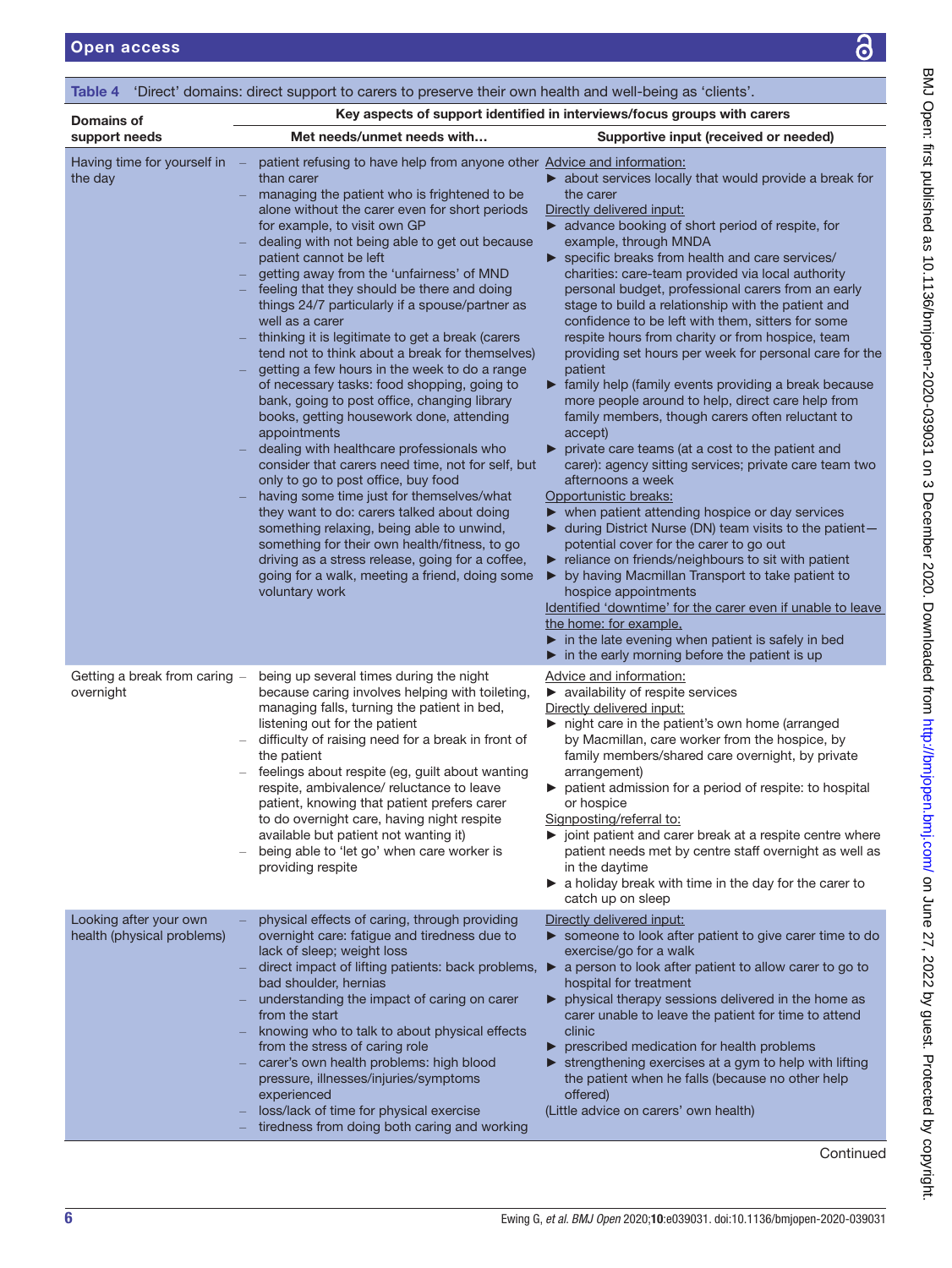| Table 4<br>Continued                       |                                                                                                                                                                                                                                                                                                                                                                                                                                                                                                                                                                                                                                                                                                                                                                                                                                                                                                                                          |                                                                                                                                                                                                                                                                                                                                                                                                                                                                                                                                                                                                                                                                                                                                                                                                                                                                                                                                                                                                   |  |
|--------------------------------------------|------------------------------------------------------------------------------------------------------------------------------------------------------------------------------------------------------------------------------------------------------------------------------------------------------------------------------------------------------------------------------------------------------------------------------------------------------------------------------------------------------------------------------------------------------------------------------------------------------------------------------------------------------------------------------------------------------------------------------------------------------------------------------------------------------------------------------------------------------------------------------------------------------------------------------------------|---------------------------------------------------------------------------------------------------------------------------------------------------------------------------------------------------------------------------------------------------------------------------------------------------------------------------------------------------------------------------------------------------------------------------------------------------------------------------------------------------------------------------------------------------------------------------------------------------------------------------------------------------------------------------------------------------------------------------------------------------------------------------------------------------------------------------------------------------------------------------------------------------------------------------------------------------------------------------------------------------|--|
| Domains of                                 | Key aspects of support identified in interviews/focus groups with carers                                                                                                                                                                                                                                                                                                                                                                                                                                                                                                                                                                                                                                                                                                                                                                                                                                                                 |                                                                                                                                                                                                                                                                                                                                                                                                                                                                                                                                                                                                                                                                                                                                                                                                                                                                                                                                                                                                   |  |
| support needs                              | Met needs/unmet needs with                                                                                                                                                                                                                                                                                                                                                                                                                                                                                                                                                                                                                                                                                                                                                                                                                                                                                                               | Supportive input (received or needed)                                                                                                                                                                                                                                                                                                                                                                                                                                                                                                                                                                                                                                                                                                                                                                                                                                                                                                                                                             |  |
| Your financial, legal or<br>work issues    | applying for benefits /allowances (eg,<br>understanding which benefits carers are<br>entitled to, feeling confused by online<br>information, dealing with social security<br>phone lines, the lack of awareness of people<br>on phone lines about MND, the costs of<br>ringing benefit lines, being given incorrect<br>advice, completing the lengthy claim forms,<br>persistence in making claims)<br>dealing with loss of income (eg, when patient<br>unable to continue to work, when carer has to<br>give up working, when managing on a reduced<br>income)<br>getting help with extra costs because of the<br>illness: heating; prescriptions; prescription<br>exemptions<br>lengthy waiting period for assessment for<br>financial assistance with bathroom adaptations<br>(leaving patient unable to shower)                                                                                                                      | Advice and information:<br>• on entitlements/benefits available from hospital,<br>telephone helpline, Age UK, social workers, MNDA<br>carers' voluntary group, Citizen's Advice Bureau<br>$\triangleright$ on working rights<br>reduction in council tax if house adapted for MND<br>$\blacktriangleright$ free car tax<br>no Value Added Tax (VAT) on equipment to manage<br>MND<br>MNDA grant for adaptations to home<br>$\blacktriangleright$ MNDA grants for carers<br>$\blacktriangleright$ reduced price cinema and theatre tickets for carers<br>accompanying patient<br>wills and power of attorney on MNDA website about<br>Directly delivered input:<br>$\blacktriangleright$ help to complete application for financial assistance,<br>from Age UK, family members<br>reduced working hours enabled by employer/<br>supportive line manager<br>part time working and flexible working from home<br>supported by employer<br>$\triangleright$ completion of a will at home by solicitor |  |
| Practical help in the home<br>or elsewhere | fitting in all the household tasks while caring<br>including washing, ironing, cleaning, shopping,<br>preparing meals<br>garden work as patient becomes less able to<br>do it<br>practicalities of getting to hospital<br>appointments<br>patient's refusal to have anyone in the home to ▶ having a 'blue badge' to help with parking<br>help the carer<br>cost of having a cleaner to provide some help<br>in the home<br>accepting help offered/provided                                                                                                                                                                                                                                                                                                                                                                                                                                                                              | Directly delivered input:<br>▶ family sharing some of the duties like cleaning, ironing<br>and shopping<br>$\blacktriangleright$ help with garden from friends/family<br>paid help: in the home; in the garden<br>▶ GP signing carer off sick from work when struggling to<br>manage-to give time to do practical tasks                                                                                                                                                                                                                                                                                                                                                                                                                                                                                                                                                                                                                                                                           |  |
| Dealing with your feelings<br>and worries  | carers' own specific feelings and worries: (eg,<br>$ \,$<br>quilt-if carer gets irritable with the patient<br>or for wanting help for self as a carer when<br>the patient has the illness, having to put on a<br>'front' of coping because the patient needs<br>to see carer as dealing with things, anxiety<br>about new symptoms of progression of the<br>illness, fear of what lies ahead with the illness,<br>sadness at patient's deterioration, isolation<br>and mental health issues, grieving which<br>began at diagnosis, worry about becoming ill<br>themselves while caregiving)<br>patients' reaction to the illness which impacts<br>carers' own mental health (eg, patient not<br>wanting to tell family how he is - carer has the<br>load on his/her own, denial by the patient, too<br>much openness by the patient in discussions<br>about dying causing carer distress)<br>knowing who to go to for help with feelings | Directly delivered input:<br>Someone to talk to (soon after diagnosis, from the<br>medical team to talk with the carer alone about how<br>they were managing MND as a couple, at a regular<br>appointment following referral - an hour of talking, in<br>the middle of the night when frightened-a helpline,<br>someone to call the carer regularly-to just listen)<br>(Range of people provide this support: family members,<br>a network/circle of friends, friends in the church, from<br>MNDA carers' meeting to talk openly, away from the<br>patient)<br>Directly delivered input (in addition to talking):<br>▶ getting out to do gym sessions<br>$\blacktriangleright$ medications for anxiety/depression<br>Signposting/referral:<br>to more specific mental health input where needed                                                                                                                                                                                                   |  |
| Your beliefs and spiritual<br>concerns     | dealing with the effect of disease on personal<br>beliefs, including challenges to those beliefs<br>understanding issues and feelings around<br>assisted dying                                                                                                                                                                                                                                                                                                                                                                                                                                                                                                                                                                                                                                                                                                                                                                           | Advice and information:<br>• about Dignitas (where requested by the carer)<br>Directly delivered input:<br>$\triangleright$ an offer to talk about beliefs, in privacy<br>$\blacktriangleright$ time to talk when carer ready                                                                                                                                                                                                                                                                                                                                                                                                                                                                                                                                                                                                                                                                                                                                                                     |  |

DN, district nurse; GP, general practitioner; HCP, health care professional; MND, motor neurone disease; MNDA, Motor Neurone Disease Association.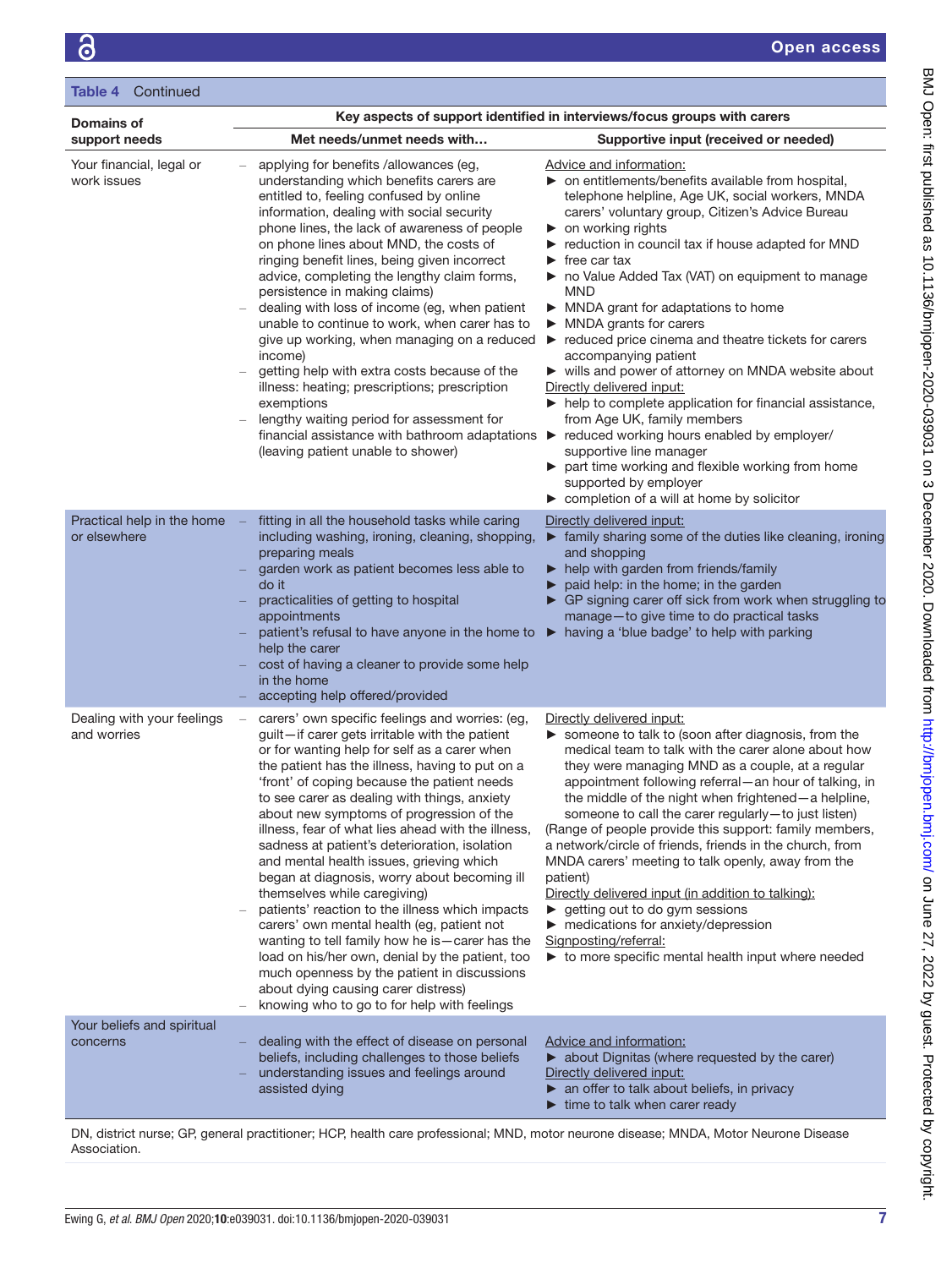they were rarely asked about this: "*actually sometimes it's just for them to say 'No, I can see you're struggling*'" (CSH047). Carers often had difficulties accepting help, but this was true across all the support domains, not just practical help.

The emotional impact of caregiving was harder to deal with for some carers, than physical effects, and they didn't always have an outlet for their feelings. They needed support to deal with their own reactions to the illness but also the patient's response. A worry commonly voiced was what would happen if they became ill, or worst-case scenario, they died while caregiving: "*If something happens to me, then we're in trouble because I do everything for (patient)*" (CSH037). The diagnosis of MND challenged the belief systems of both patients and carers and raised needs about information and discussions about assisted dying.

#### 'Enabling' domains: support needs in caring for the patient

Carers also had a range of support needs to enable them to care for the person with MND in their role as 'co-workers' (see [table](#page-8-0) 5). They provided an extensive range of support, including assisting with all ADLs. Carers received help from different professional care teams, but these were time-limited visits, leaving carers to manage for the remaining hours. Managing ADLs necessitated not just advice, but '*training*': "*I had to learn as I was going along. […] You need somebody really that could take you to one side and show you how to do it*" (BSR003). "*Yeah. Well, it's basic things like learning how to lift them up out of the chair or things like that, or help them out of bed, to roll over and that kind of thing*" (BSR017).

Carers needed to know about, access and be able to use many different pieces of equipment to manage ADLs. Although equipment was for the patient, carers were clear that it supported them in caregiving: "*I don't need support particularly for me, but I do need equipment to help me do what I do*" (CSH045) and they also needed training to use this equipment. Dealing with MND symptoms involved managing complex medical devices in addition to medicines, again requiring advice/information, but importantly training in their use. Some found this worrying, others were fine: "*Once I got the confidence I was fine and it suited (partner) because she didn't want any help […] so it was just me and her right until the end really*" (BW009). As a result, carers became expert in managing patients' needs.

Carers needed to be able to contact services if concerned and at its most basic that meant 24hours phone services. It was also about having a key contact person, and different professionals took on this role including occupational therapists, community matrons, district nurses, general practitioners (GPs) and MND specialist nurses. However, in the context of MND, carers were very concerned about patients' ability to summon help if carers themselves became ill, identifying the importance of a contact to check on carers of patients in the later stages of MND.

Support needs in understanding the illness were time related: "*I don't particularly need any more information at the moment about understanding my relative's illness, but I would* 

*have done (earlier)*" (CSH014), particularly around diagnosis. General information was needed then but also someone with knowledge of MND to answer specific questions. Talking with their relative about his/her illness was difficult for many carers, needing support with managing issues of denial from both sides and for some also suggestions of suicide. Carers also experienced considerable difficulties in accessing any support for themselves when patients refused to talk about their illness or let anyone know about the diagnosis.

Regarding knowing what to expect in the future, some carers preferred not to know, living each day at a time, though they also acknowledged that 'not knowing' was hard. Where carers wanted this support, they found some healthcare professionals reluctant to talk about dying: "*vague talk*" (BW003D) wasn't helpful in making preparations for the further decline and death.

#### (3) An additional domain of support needs in MND

Stage 1 FGs and interviews identified that support needs in MND mapped well to the existing 14 CSNAT domains and this was later confirmed by carer advisors in Stage 2 workshops. These workshops also sought to identify any aspects that didn't map or suggested missing domains. One aspect of caregiving, dealing with relationship changes as a result of MND, was further explored to determine whether support needs arising from these changes were encompassed by existing CSNAT domains or an additional, separate, domain was needed.

MND affected relationships in different ways for different people. Some felt that difficulties were related to frustrations from the loss of control and role changes patients experienced, and this was difficult to talk about. Relationship issues could be part of the CSNAT 'feelings and worries' domain, but depended on circumstances. An alternative domain was 'talking to your relative about his/ her illness', though this could be perceived as having a narrower, physical focus: "*As I say, I think the physical things sometimes are easy […], but it's the mental thing with your relationship and everything*" (CSH034). Overall, the consensus was that it was important to add a separate domain about relationships, one that was more specific: "*…because, while yes, it does fit into these two categories really well, but then it's that, happy to verbalise it, which is sometimes the hardest part isn't it? Getting people to say, this is actually what's bothering me*" (CSH047).

Carers identified several reasons for having a separate relationship domain. It could prepare new carers for something that might affect them in the future. Just as carers may not have support needs within some of the CSNAT domains in the early stages but these arise later, so too with the relationship domain. Changes in relationships usually evolved over the course of the illness, and were not necessarily present at the start. What was important to carers was that there was a choice in being able to discuss support with relationships issues, should they arise. Recognising the conservative nature of most people about talking about relationship changes such as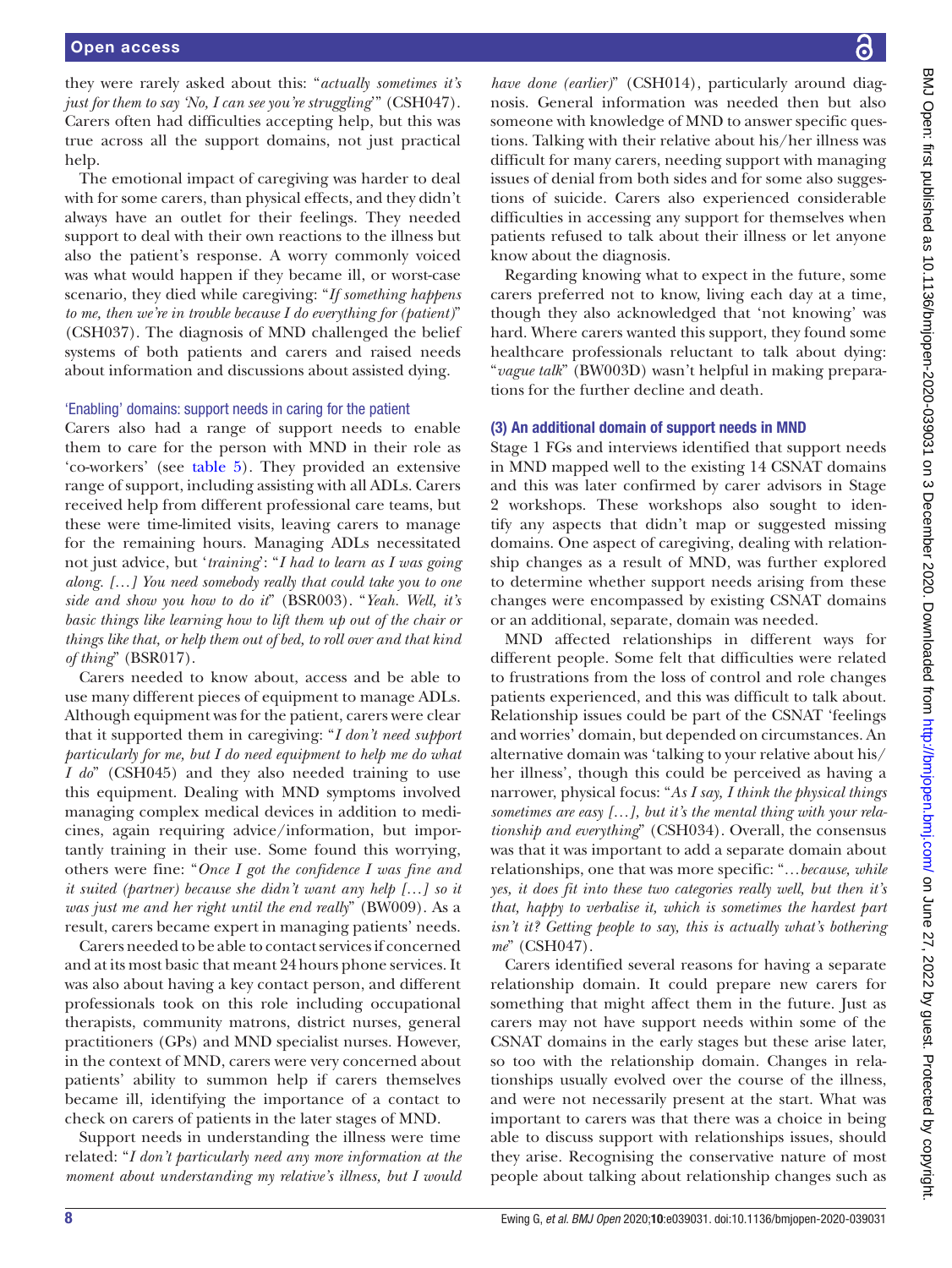<span id="page-8-0"></span>

| 'Enabling' domains: support for carer to care for the patient in their role as 'co-workers'<br>Table 5 |                                                                                                                                                                                                                                                                                                                                                                                                                                                                                                                                                                                                                                                                                                                                                                                                                                         |                                                                                                                                                                                                                                                                                                                                                                                                                                                                                                                                                                                                                                                                                                                                                                                                                                                                                                                                                                                                                                                                                                                                                                                                                                                                                                                                                                                                                                                                                                                                                             |  |
|--------------------------------------------------------------------------------------------------------|-----------------------------------------------------------------------------------------------------------------------------------------------------------------------------------------------------------------------------------------------------------------------------------------------------------------------------------------------------------------------------------------------------------------------------------------------------------------------------------------------------------------------------------------------------------------------------------------------------------------------------------------------------------------------------------------------------------------------------------------------------------------------------------------------------------------------------------------|-------------------------------------------------------------------------------------------------------------------------------------------------------------------------------------------------------------------------------------------------------------------------------------------------------------------------------------------------------------------------------------------------------------------------------------------------------------------------------------------------------------------------------------------------------------------------------------------------------------------------------------------------------------------------------------------------------------------------------------------------------------------------------------------------------------------------------------------------------------------------------------------------------------------------------------------------------------------------------------------------------------------------------------------------------------------------------------------------------------------------------------------------------------------------------------------------------------------------------------------------------------------------------------------------------------------------------------------------------------------------------------------------------------------------------------------------------------------------------------------------------------------------------------------------------------|--|
| <b>Domains of</b>                                                                                      |                                                                                                                                                                                                                                                                                                                                                                                                                                                                                                                                                                                                                                                                                                                                                                                                                                         | Key aspects of support identified in the interviews/focus groups with carers                                                                                                                                                                                                                                                                                                                                                                                                                                                                                                                                                                                                                                                                                                                                                                                                                                                                                                                                                                                                                                                                                                                                                                                                                                                                                                                                                                                                                                                                                |  |
| support needs                                                                                          | Met needs/unmet needs with                                                                                                                                                                                                                                                                                                                                                                                                                                                                                                                                                                                                                                                                                                                                                                                                              | Supportive input (received or needed)                                                                                                                                                                                                                                                                                                                                                                                                                                                                                                                                                                                                                                                                                                                                                                                                                                                                                                                                                                                                                                                                                                                                                                                                                                                                                                                                                                                                                                                                                                                       |  |
| Providing personal care for your<br>relative                                                           | managing/helping patient with ADLs: (getting Advice and information:<br>up in the morning/to bed at night, dressing<br>and undressing, washing/bathing/showering,<br>toileting-both in the day and at night,<br>managing incontinence, dealing with soiling,<br>managing catheters, all aspects of mobility:<br>lifting or moving including in bed, managing<br>patient falls, feeding the patient, including<br>avoiding loss of weight)<br>understanding changes in mobility/<br>movement as disease progresses<br>strain of being the only person the patient<br>permits to help with ADLs<br>being able to give carer perspective when<br>patient is not being fully honest about how<br>he/she is managing<br>managing the cost of paying for private<br>carers                                                                    | A anticipatory guidance on how to manage ADLs<br>proactive advice on getting carer team input with<br>$\blacktriangleright$<br>personal care and how to access care services<br>• on completing forms for continuing healthcare<br>$\blacktriangleright$ from continence service<br>$\blacktriangleright$ practical tips for managing outside the home, for<br>example, how to access a radar key for disabled<br>toilets<br>Education/training-needed from 'day one':<br>$\blacktriangleright$ lifting and handling<br>If how to do a bedbath; washing/cleansing to deal<br>with incontinence and soiling<br>▶ hygiene requirements for managing catheters<br>Individualised dietary advice appropriate to the<br>carer's situation<br>Directly delivered input:<br>provision of equipment by different agencies<br>(local councils, MNDA) and professionals (such as<br>OTs) enabling carers to provide personal care, for<br>example, sliding boards, hoists, commodes, and<br>so on<br>$\blacktriangleright$ help from professional care team with showering<br>and getting patient up/to bed but requires<br>continuity and reliable timing<br>private care assistants to do personal care<br>• care packages from continuing healthcare<br>$\triangleright$ DN assistance with changing catheters<br>regular contact from DN team to see how carer<br>was managing<br>In help from neighbours when patient falls<br>▶ help from ambulance service with lifting<br>> short-term 'emergency' care team four times/day<br>for 1 week on leaving hospital |  |
| Equipment to help care for your<br>relative                                                            | understanding and using different types of<br>$\overline{\phantom{0}}$<br>equipment to help manage the patient's<br>illness<br>accessing specific pieces of equipment/<br>aids including walking aids, seat raisers,<br>wheelchairs, commodes, shower stools,<br>perching stools, manger air cushions, fold<br>up chairs that goes in car, hoists, hospital<br>beds, special cups, special cutlery, zimmers,<br>walking trolleys, walking sticks, hand rails,<br>boogie board, iPads with predictive text.<br>making adaptations to the home to help<br>with managing the needs of the person<br>with MND: including putting in showers,<br>wet rooms, raised toilets, full lifts, stair lifts,<br>outside ramps<br>managing cost implications of paying for<br>equipment/adaptations to respond to<br>immediacy of the patients' needs | Advice and information:<br>• anticipatory guidance from HCPs on types of<br>equipment likely to be needed during the illness<br>▶ agencies providing different equipment (locally):<br>therapy services, local councils, MNDA<br>▶ website for ordering equipment accessible by<br>carers<br>$\triangleright$ MNDA grants to help with the cost of equipment<br>Education/training in use of a range of equipment:<br>$\triangleright$ such as hoists, sliding mats<br>Directly delivered input:<br>timely referral by MND nurse to Occupational<br>Therapist (OT) at local council for input<br>• a named OT visiting regularly to review equipment<br>needed<br>Services taking account of patient/carer<br>preferences in equipment provided<br>equipment actually wanted: for example, a<br>hospital bed may not be a supportive input for all<br>carers<br>► equipment actually needed: for example, iPad<br>may not help when family already has one                                                                                                                                                                                                                                                                                                                                                                                                                                                                                                                                                                                                  |  |

Continued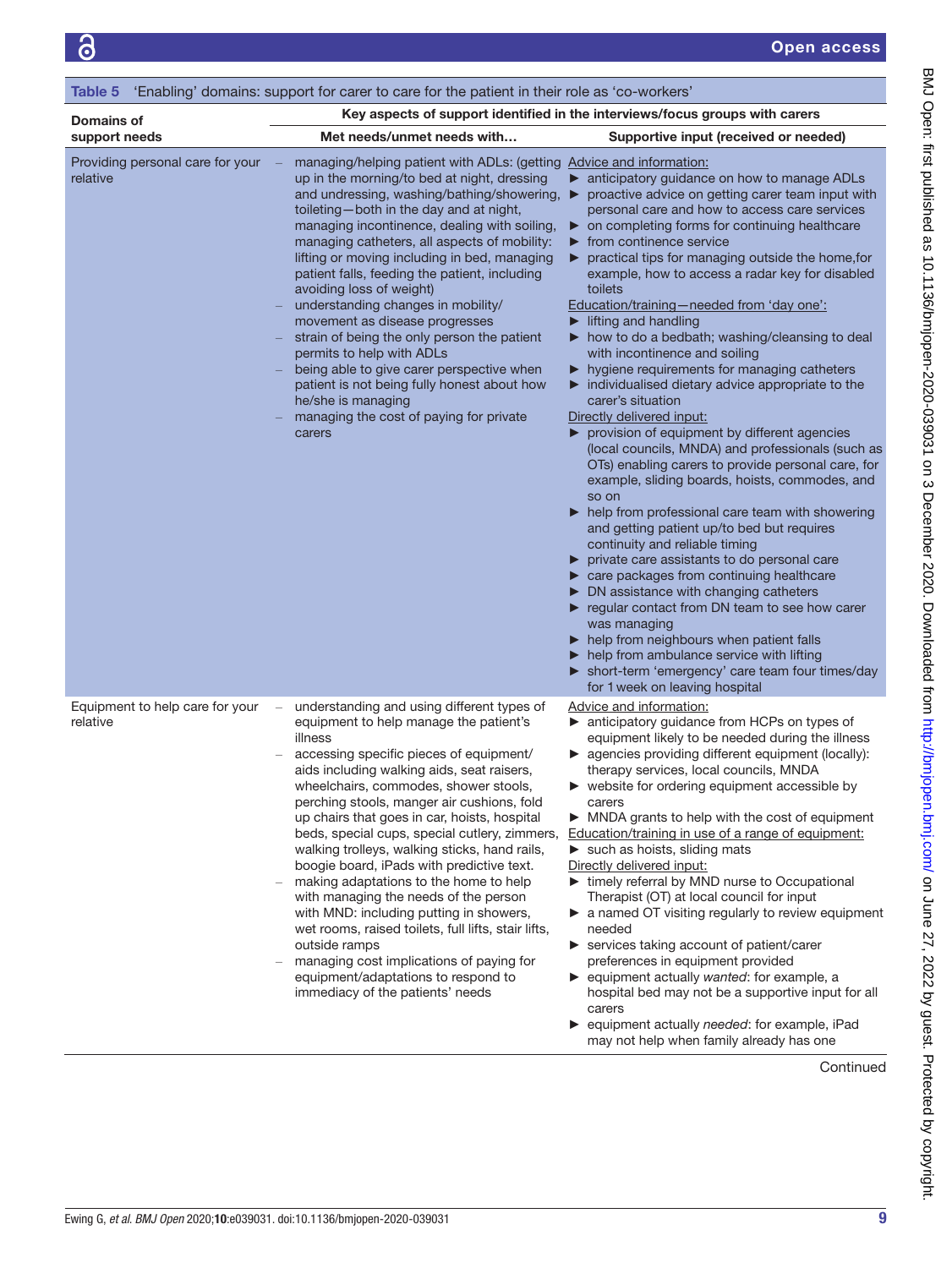| <b>Table 5 Continued</b>                                              |                                                                                                                                                                                                                                                                                                                                                                                                                                                                                                                                                                                                                      |                                                                                                                                                                                                                                                                                                                                                                                                                                                                                                                                                                                                                                                                                                                                                                                                                                                                                                                                                                                                                                                                                                                                                                                                                                                           |
|-----------------------------------------------------------------------|----------------------------------------------------------------------------------------------------------------------------------------------------------------------------------------------------------------------------------------------------------------------------------------------------------------------------------------------------------------------------------------------------------------------------------------------------------------------------------------------------------------------------------------------------------------------------------------------------------------------|-----------------------------------------------------------------------------------------------------------------------------------------------------------------------------------------------------------------------------------------------------------------------------------------------------------------------------------------------------------------------------------------------------------------------------------------------------------------------------------------------------------------------------------------------------------------------------------------------------------------------------------------------------------------------------------------------------------------------------------------------------------------------------------------------------------------------------------------------------------------------------------------------------------------------------------------------------------------------------------------------------------------------------------------------------------------------------------------------------------------------------------------------------------------------------------------------------------------------------------------------------------|
| Domains of                                                            |                                                                                                                                                                                                                                                                                                                                                                                                                                                                                                                                                                                                                      | Key aspects of support identified in the interviews/focus groups with carers                                                                                                                                                                                                                                                                                                                                                                                                                                                                                                                                                                                                                                                                                                                                                                                                                                                                                                                                                                                                                                                                                                                                                                              |
| support needs                                                         | Met needs/unmet needs with                                                                                                                                                                                                                                                                                                                                                                                                                                                                                                                                                                                           | Supportive input (received or needed)                                                                                                                                                                                                                                                                                                                                                                                                                                                                                                                                                                                                                                                                                                                                                                                                                                                                                                                                                                                                                                                                                                                                                                                                                     |
| Managing your relative's<br>symptoms including giving<br>medicines    | managing patient symptoms: (difficulties<br>swallowing, choking, excess secretions/<br>saliva, breathing difficulties/shallow<br>breathing, panic attacks, terminal agitation in<br>the end stages)<br>using different appliances to manage<br>symptoms including Cough Assist, suction,<br>respirators, PEG or RIG tubes<br>dealing with responsibility for managing RIG<br>feeling helpless during a choking episode<br>managing reluctance of patient to take drugs<br>to help with panic attacks<br>administering medicines down the feeding<br>tube<br>accessing specialist nutrition for patient<br>each month | Advice and information:<br>$\blacktriangleright$ how to manage a choking episode<br>breathing problems in an emergency from<br>▶<br>ambulance service/paramedics<br>$\blacktriangleright$ how to handle better a panic attack<br>managing communication difficulties<br>$\triangleright$ contacting the feeding company if any problems<br>Education/training:<br>managing PEG/RIG including using it to provide<br>patient's nutrition, cleaning it/preventing infection,<br>clearing any blocking of the tube<br>If fitting of a feeding tube prior to start of choking<br>episodes<br>$\blacktriangleright$ managing the patient's respirator<br>using Cough Assist<br>Directly delivered input:<br>provision of oxygen in the home<br>In having an efficient delivery system of specialist<br>nutrition so that correct prescription is supplied<br>initial supervision of carer managing PEG/RIG,<br>including when the patient returned home<br>GP help in getting medication in liquid form<br>In drugs to assist carer dealing with patient panic<br>attacks<br>▶ local administration of Botox injections to dry<br>up saliva rather than a 5-hour round trip to main<br>hospital<br>Setting up syringe driver to settle patient at end<br>stage |
| Knowing who to contact if<br>you are concerned about your<br>relative | confusion over which professional does what Advice and information:<br>and which part of the NHS they are from<br>ensuring correct details for night-time<br>$\overline{\phantom{0}}$<br>contacts<br>dealing with changes that occur and help<br>that is needed<br>accessing MND expertise in an emergency<br>situation<br>potential situation of carer becoming ill/has<br>an accident/dying and patient being unable<br>to raise alarm                                                                                                                                                                             | Most basic-a contact number (available 24/7,<br>not just office hours, in primary care/GP surgery,<br>if an answer-machine-a timely response to the<br>message)<br>• a'contacts' book-of numbers of HCPs including<br>who does what<br>An emergency contact for example, 'Carers'<br>First'-provides a number the patient can ring if<br>something happens to the carer and they organise<br>a care team to come<br>Having responsive contact:<br>$\triangleright$ a person to talk to/have a conversation (who<br>understands the caring situation in MND; who<br>knows how to access help; to visit at home to<br>facilitate further support and provide continuity)<br>Proactive contacts:<br>$\blacktriangleright$ at regular times along the caring journey<br>$\triangleright$ a checking system in late stages of MND to<br>ensure carer is alright                                                                                                                                                                                                                                                                                                                                                                                                |
| Talking to your relative about his/ -<br>her illness                  | dealing with the patient's reaction to the<br>diagnosis, for example, denial, threats of<br>suicide<br>illness<br>patient's refusal to talk about their (joint)<br>situation of living with the disease<br>understanding the patient's situation/<br>mental well-being separate from the clinical<br>condition<br>being able to discuss with the patient, the<br>carer's role in providing care<br>with carer's own denial of the diagnosis                                                                                                                                                                          | Directly delivered input:<br>▶ an opportunity to talk about their situation as a<br>carer<br>patient's refusal to let people know about the > regular visit by MND nurse just to talk with patient<br>and carer about their situation<br>Referral:<br>$\triangleright$ to a counselling/support group for patient and<br>carer<br>$\triangleright$ of the patient for counselling (was a support for<br>the carer)                                                                                                                                                                                                                                                                                                                                                                                                                                                                                                                                                                                                                                                                                                                                                                                                                                        |
|                                                                       |                                                                                                                                                                                                                                                                                                                                                                                                                                                                                                                                                                                                                      | Continued                                                                                                                                                                                                                                                                                                                                                                                                                                                                                                                                                                                                                                                                                                                                                                                                                                                                                                                                                                                                                                                                                                                                                                                                                                                 |

 $\overline{\partial}$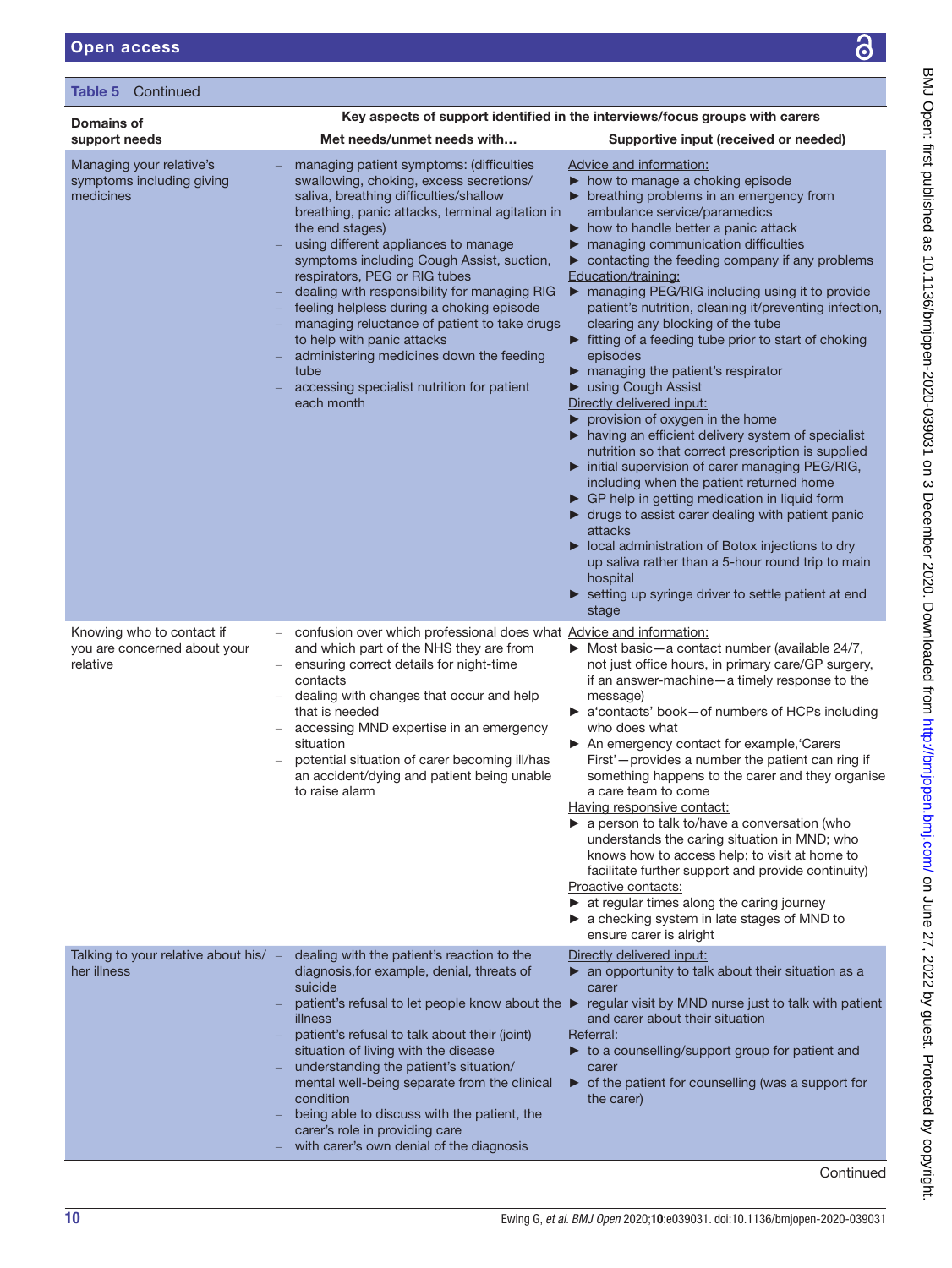| <b>Table 5 Continued</b>                 |                                                                                                                                                                                                                                                                                                                                                                                                                                                                                                                                                                                                                    |                                                                                                                                                                                                                                                                                                                                                                                                                                                                                                                                                                                                                                                                                                                                                                                                                                                                                                                                                                                    |  |  |
|------------------------------------------|--------------------------------------------------------------------------------------------------------------------------------------------------------------------------------------------------------------------------------------------------------------------------------------------------------------------------------------------------------------------------------------------------------------------------------------------------------------------------------------------------------------------------------------------------------------------------------------------------------------------|------------------------------------------------------------------------------------------------------------------------------------------------------------------------------------------------------------------------------------------------------------------------------------------------------------------------------------------------------------------------------------------------------------------------------------------------------------------------------------------------------------------------------------------------------------------------------------------------------------------------------------------------------------------------------------------------------------------------------------------------------------------------------------------------------------------------------------------------------------------------------------------------------------------------------------------------------------------------------------|--|--|
| Domains of                               | Key aspects of support identified in the interviews/focus groups with carers                                                                                                                                                                                                                                                                                                                                                                                                                                                                                                                                       |                                                                                                                                                                                                                                                                                                                                                                                                                                                                                                                                                                                                                                                                                                                                                                                                                                                                                                                                                                                    |  |  |
| support needs                            | Met needs/unmet needs with                                                                                                                                                                                                                                                                                                                                                                                                                                                                                                                                                                                         | Supportive input (received or needed)                                                                                                                                                                                                                                                                                                                                                                                                                                                                                                                                                                                                                                                                                                                                                                                                                                                                                                                                              |  |  |
| Understanding your relative's<br>illness | understanding the different stages of the<br>illness including which stage the patient is<br>currently at<br>understanding the speed of progression of<br>the illness<br>knowing the restrictions of the disease                                                                                                                                                                                                                                                                                                                                                                                                   | Advice and information:<br>initial general information about MND (usually<br>from MNDA)<br>Directly delivered input:<br>• an early (proactive) contact by healthcare<br>professional for discussion following shock of the<br>diagnosis<br>$\triangleright$ consultations with a person who understands<br>MND to answer questions: specialist nurses, GPs,<br>community matrons<br>$\triangleright$ a separate explanation to the carer about the<br>disease they are dealing with to sensitise them to<br>the changes<br>> carer/consultant consultation to ask questions<br>without patient present                                                                                                                                                                                                                                                                                                                                                                             |  |  |
| Knowing what to expect in the<br>future  | fears/worries about managing next stage of<br>deterioration<br>ambivalence of wanting to know about the<br>future<br>talking about the dying process<br>preferred place of care discussions<br>treatment decisions (do not resuscitate<br>(DNR) – with patient and carer and their<br>situation as a couple, patients' decision on<br>DNR/or not, refusing treatment, respect from<br>hospital about DNR signed by the patient)<br>dealing with the unpredictability of prognosis<br>understanding the proximity of death<br>issues arising after the death (moving the<br>body after death, funeral arrangements) | Advice and information:<br>▶ symptoms to expect as patient deteriorates<br>Illness trajectory (some relied on discussion<br>of patient symptoms in clinics as a clue to<br>progression)<br>$\blacktriangleright$ realistic prognosis including preparing for a short<br>prognosis<br>$\triangleright$ signs of dying<br>services providing support like hospice at home<br>Directly delivered input - pro-actively:<br>revisiting what to expect over the course of the<br>illness, not just a one off.<br>• advance care planning discussions to put support<br>in place when needed<br>$\triangleright$ DNR and advance refusal of treatment<br>discussions as part of care from GP<br>▶ from OT service on equipment likely to be needed<br>visits from the carers' centre to discuss 'what the<br>future holds'<br>Openness by HCPs to talk when family ask:<br>In honesty about what death involves<br>In that time of death is close so family can prepare<br>and be present |  |  |

ADL, activities of daily living; DN, district nurse; DNR, do not resuscitate; GP, general practitioner; HCP, health care professional; NHS, National Health Service; OT, occupational therapist; PEG, percutaneous endoscopic gastrostomy; RIG, radiologically inserted gastrostomy.

intimacy, a separate domain was felt to give "*permission to talk about something very private*" (CSH055), if they wished to.

Workshop discussions further revealed that carers' support needs with relationship issues extended beyond spousal relationships: "*there's all sorts of relationship groups that are affected because of the illness. Friendship groups, work colleagues, social groups. Relationships with healthcare professionals as well, there might be a conflict with who your current healthcare professionals are. […] So perhaps having that extra domain that actually bring out some of those issues*" (CSR048). Wording of the domain thus needed to reflect support needs within more wide-ranging relationships. Different options were explored initially in the workshops, with email and telephone follow-up iterations. 'Do you need more support with managing relationships' was finally agreed and added to the existing CSNAT questions to be piloted in Stage 3 of the study (to be reported elsewhere).

# **DISCUSSION**

This paper examines experiences of caregiving in the context of MND. Carers' lives were significantly impacted by the disease. Study findings suggest that adapting the existing CSNAT through the addition of a new domain on support needs with relationship changes will enable identification of the wide range of support needs experienced by carers of people with MND.

Overall, support needs in MND caregiving mapped well to existing 'enabling' and 'direct' CSNAT domains and carers found the domains appropriate and relevant: a finding supported by a pilot study using the CSNAT intervention in the context of MND in Australia.<sup>29</sup> However, our in-depth exploration of carers' support needs also identified that a further assessment domain was required to address role and relationship changes due to MND, commonly reported aspects of the experience of MND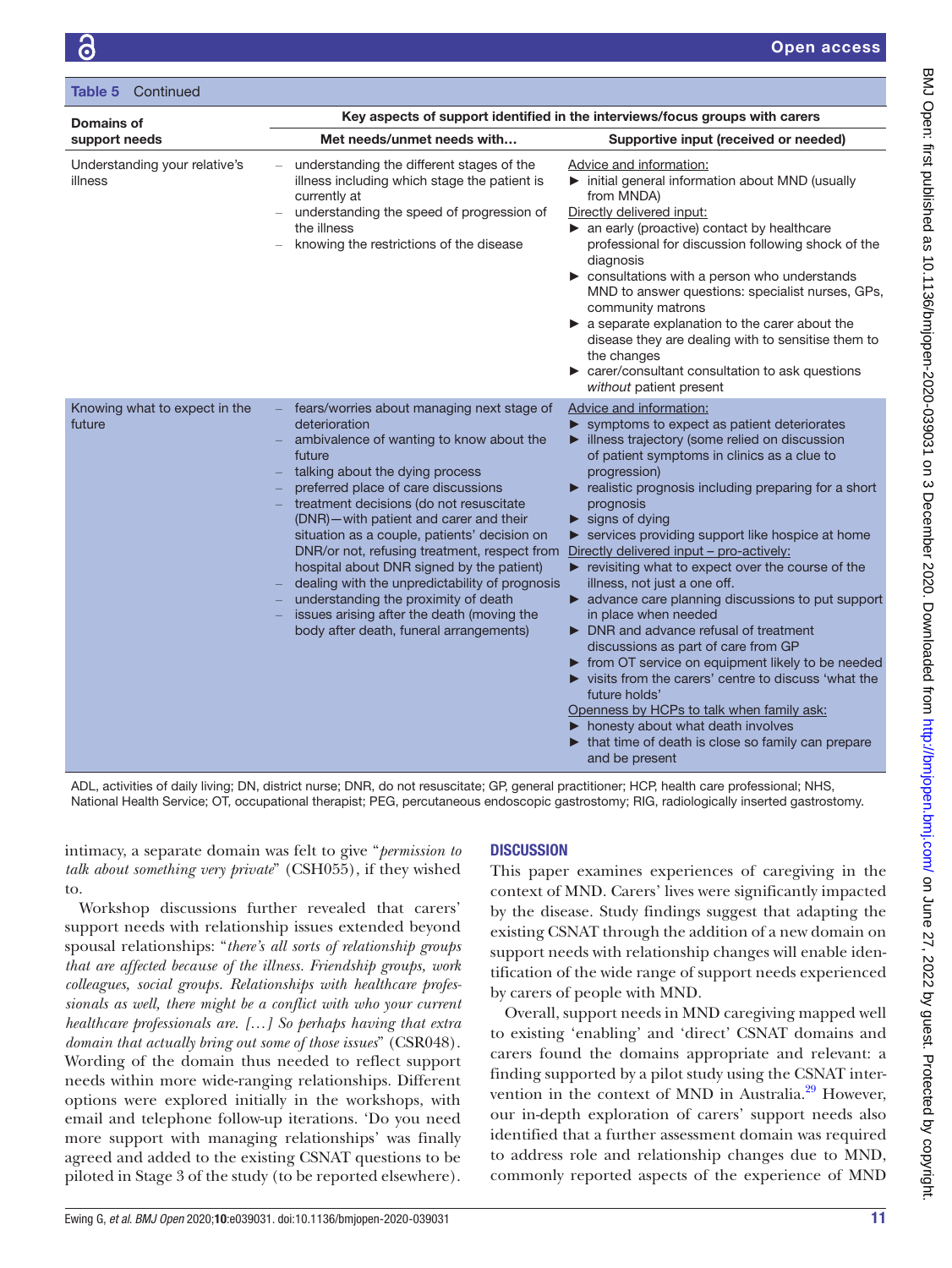caregiving.<sup>[4 6 30–32](#page-12-3)</sup> However, the need for such an additional domain may not be required for MND *per se*, but may be reflective of support needs arising from prolonged intensive caregiving. Farquhar *et al*<sup>[33](#page-12-17)</sup> reported similar role changes experienced by carers of patients with breathlessness in advanced chronic obstructive pulmonary disease (COPD). More recently, two systematic reviews of support needs of carers of patients with  $\text{COPD}^{34}$  and of people living with pulmonary fibrosis and their caregivers<sup>35</sup> identified similar difficulties within patient-carer relationships. The COPD review also identified support needs with carer-clinician relationships, recommending an additional CSNAT domain to encompass the full range of support needs of these carers. $34$  The original study to develop  $\text{CSNAT}^{19}$  mainly involved carers in a cancer context where intensive caregiving was much shorter term. It furthermore included only bereaved carers, many of whom reflected back on the uncomplaining nature of those they cared for and not on the tensions expressed in the current study.

The extent of carers' support needs in MND in this study evidences the necessity of a separate process of assessment and support for MND carers. Carers furthermore required support to enable them to support the patient as 'co-workers' and direct support to look after their own health and well-being as 'clients'. Current guidance, such as from the National Institute for Health and Care Excellence  $(NICE)^{36}$  $(NICE)^{36}$  $(NICE)^{36}$  recommends advising carers of their legal right to a Carer's Assessment but this fails to take account of this dual role carers play and their support needs in both roles. While some needs for carers as 'clients' may be addressed by the statutory carer assessment, these assessments do not identify the needs carers have as 'co-workers', where they rather need healthcare professional input to enable them to provide care for the person with MND. The extent of support needs within these 'enabling' domains and the burden carers experience from caregiving evidences a need for a more comprehensive assessment process. The broad domains of the CSNAT are intended to help open conversations with carers by providing visibility about aspects of support others in their situation have found helpful. Which individual needs are discussed within domains depends on how those domains resonate with individual carers: what is key is that they facilitate a conversation to uncover the carer's individual needs which can then be supported.

While there is a wide literature on carers' needs in MND, a strength of this study is that our findings specify in detail many different types of support carers needed or found helpful from healthcare/social care professionals. 'Pro-active' input was identified as particularly important across many domains, that is guidance ahead of need, not just 'reactive' input to a problem or crisis, which resonates with findings from a meta-analysis of carers' educational needs. $37$  Certain types of input that may be delivered directly by professionals were common across domains: particularly advice and information (ranging from very general to highly tailored); training in

different care activities; or directly delivered help. Family and friends may also provide some direct help. However, some support needs may necessitate signposting and referral by healthcare/social care professionals to other support agencies. These common themes and detailed analyses of needs experienced offer practical guidance to assist practitioners in ensuring help is tailored to carers' individual needs.

#### Limitations of the study

This study was qualitative with a self-selecting sample, so findings may not be fully generalisable. However, the three study sites where recruitment took place had very different MND management protocols which adds validity in terms of transferability of findings to other centres and practitioners working with patients with MND and their carers. We also believe that the findings will have relevance for practitioners and carers managing all stages of the illness as we were able to conduct interviews with carers from throughout the illness trajectory from newly diagnosed MND to advanced disease and into bereavement.

#### Implications for practice

In the first two stages of this study an adapted version of the CSNAT, comprising the existing 14 domains plus a new domain on support with managing relationships was developed for implementation as part of a practice intervention for MND carers (Stage 3 study findings to be reported elsewhere). Carers found the adapted CSNAT to be an appropriate and relevant tool for assessment of their support needs. The revised version also has potential for assessment of carers in other longer-term caring contexts. Furthermore, the detailed exploration of the input carers themselves have identified as important in meeting their different support needs provides a valuable training resource to assist practitioners in tailoring support provision to carers in the context of MND.

#### Twitter Gail Ewing [@gailewing\\_cfr](https://twitter.com/gailewing_cfr) and Christine Rowland [@c\\_a\\_rowland](https://twitter.com/c_a_rowland)

Acknowledgements The authors thank the carers and carer advisors who took part in this study for their time and contribution, and members of the Salford MNDA and Study Advisory Group. The authors also thank the teams supporting MND carers at Sheffield Teaching Hospitals NHS Foundation Trust, Salford Royal NHS Foundation Trust and The Walton Centre NHS Foundation Trust for their help with the study.

Contributors GE: co-lead, designed the study, acquisition of funding, data collection, analysis and interpretation of data, drafted the article; SC: data collection, interpretation of data and revised article critically for important intellectual content; CR: designed the study, data collection, analysis and interpretation of data and revised the article critically for important intellectual content; GG: project lead, designed the study, acquisition of funding, data collection, analysis and interpretation of data and revised the article critically for important intellectual content.

Funding The study was funded jointly by the Motor Neurone Disease Association and Marie Curie: Marie Curie Project Award – Reference number MCRGS-07-16- 21. The work was supported by NIHR CLAHRC Greater Manchester. The views expressed in this article are those of the author(s) and not necessarily those of the NHS, NIHR or the Department of Health.

Competing interests None declared.